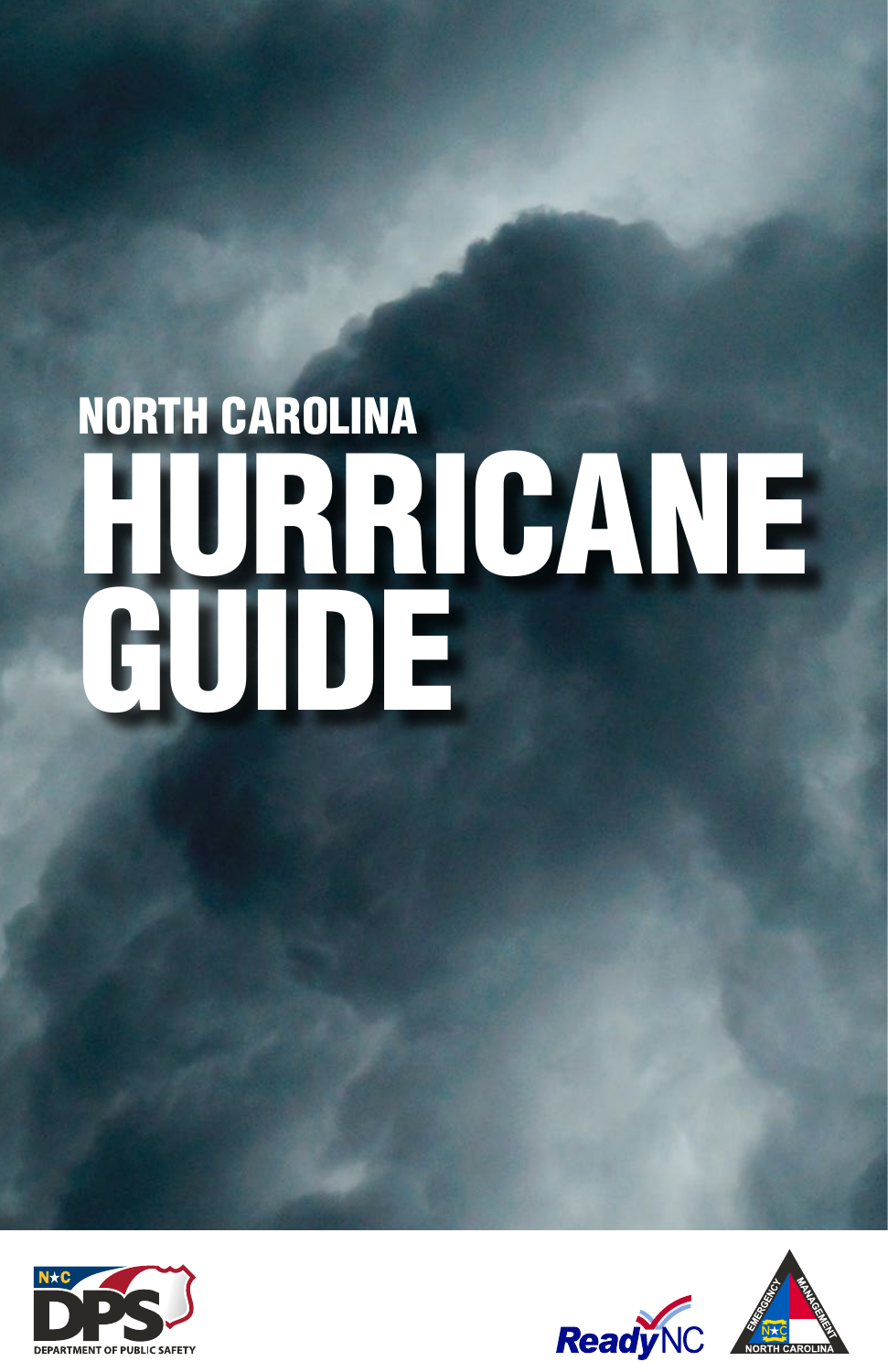# KNOW YOUR<br>ZONE

Know Your Zone is an evacuation system for coastal counties that highlights North Carolina's areas most vulnerable to impacts from hurricanes, tropical storms and other hazards.

When a storm is approaching, local officials will determine which zones are most at risk and which residents should evacuate. Higher risk areas in Zone A will typically be evacuated first, followed by areas in Zone B, etc. A tiered approach is used in order to help reduce traffic throughout the evacuation period. While all zones won't be evacuated in every event, emergency managers will work with local media and use other outreach tools to notify residents and visitors of impacted zones and evacuation instructions.

Local officials maintain the responsibility of ordering evacuations. Please listen to local officials, local media outlets and other trusted sources to maintain awareness of evacuation decisions. Even if there are no pre-determined zones in your area, this does not mean you will never be asked to evacuate by local officials.

# KNOWYOURZONE.NC.GOV **Look up your evacuation zone at**

My County is:

My Zone is:

# HURRICANES IN NORTH CAROLINA

The Atlantic hurricane season runs from June 1 - November 30. While devastating hurricanes can occur anytime during those months, peak hurricane season is mid-August to late October.

It is important to remember the forecast cone is NOT an impact cone. Impacts from tropical systems can and will be felt far from the storm's center. The center of the storm does not need to make landfall in North Carolina for the state to feel severe impacts.

# WATCHES VS. WARNINGS

Knowing the difference between watches and warnings can help you and your family stay safe as a storm threatens your area. Watches mean that severe conditions haven't occurred yet, but could in the near future. If a warning is issued, it means dangerous weather is imminent. Preparedness activities become difficult once winds reach tropical storm force.

| <b>TROPICAL STORM/HURRICANE</b> |                                                                                                                               |
|---------------------------------|-------------------------------------------------------------------------------------------------------------------------------|
| <b>WATCH</b>                    | Tropical storm/hurricane conditions<br>are possible within 48 hours.                                                          |
| WARNING                         | Tropical storm/hurricane conditions<br>are expected within 36 hours.                                                          |
| <b>STORM SURGE</b>              |                                                                                                                               |
| <b>WATCH</b>                    | Life-threatening inundation from<br>rising water moving inland from<br>the shoreline is possible within<br>48 hours.          |
| WARNING                         | There is a danger of life-threatening<br>inundation from rising water moving<br>inland from the shoreline within<br>36 hours. |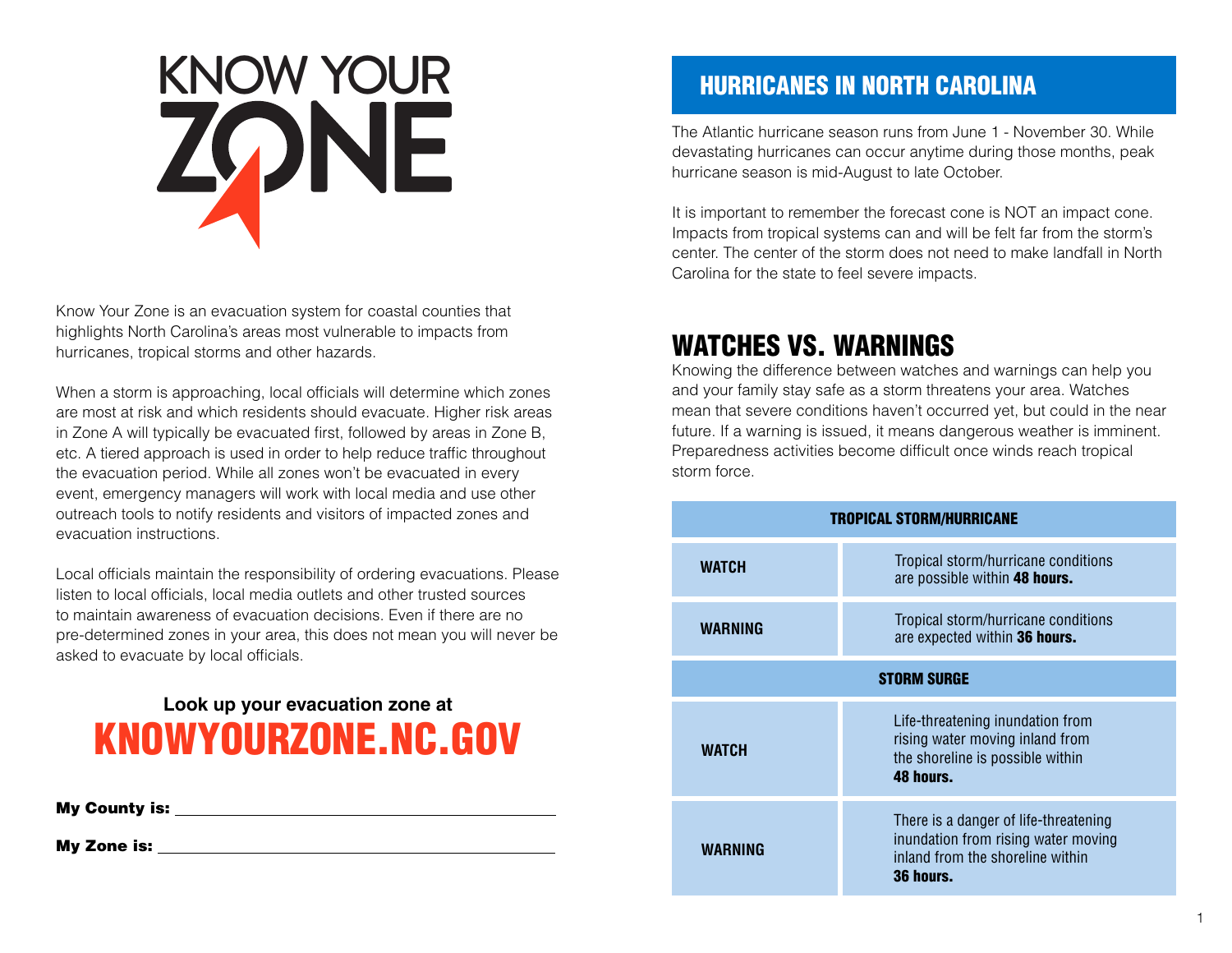# TROPICAL IMPACTS

Threats from tropical weather systems include storm surge, heavy rain, damaging winds, tornadoes and rip currents.

# STORM SURGE

Storm surge is produced by water being pushed toward the shore by the force of the wind. This rise in water can cause extreme flooding and is often the greatest threat to life and property for coastal areas. To help you prepare, forecasts are expressed as feet of water above ground.



# HEAVY RAIN

Tropical systems often produce widespread heavy rain, which can result in deadly and destructive flash flooding and long-term river flooding. Rainfall amounts are not related to the strength of the storm, but rather to the speed, size and geography of the area. Never drive on flooded roadways. Turn Around, Don't Drown!

For current river conditions and forecasts, visit **fiman.nc.gov.**



# WIND

Tropical storm force winds (39-73 mph) and hurricane force winds (>74 mph) are strong enough to inflict injury and damage or destroy property. The Saffir-Simpson Hurricane Wind Scale classifies storms into five categories based on sustained wind speed. This scale does not account for the threat of storm surge, heavy rain and tornadoes.



# TORNADOES

Tropical systems often produce tornadoes. Typically, these tornadoes are short-lived but can pose a significant threat as they offer little warning time.

# RIP CURRENTS

Winds from tropical systems can cause dangerous waves and deadly rip currents along the coast – even at large distances from the storm. It is important to heed the advice of the local emergency services.



of the current, then swim toward shore. If you can't escape, float or tread water.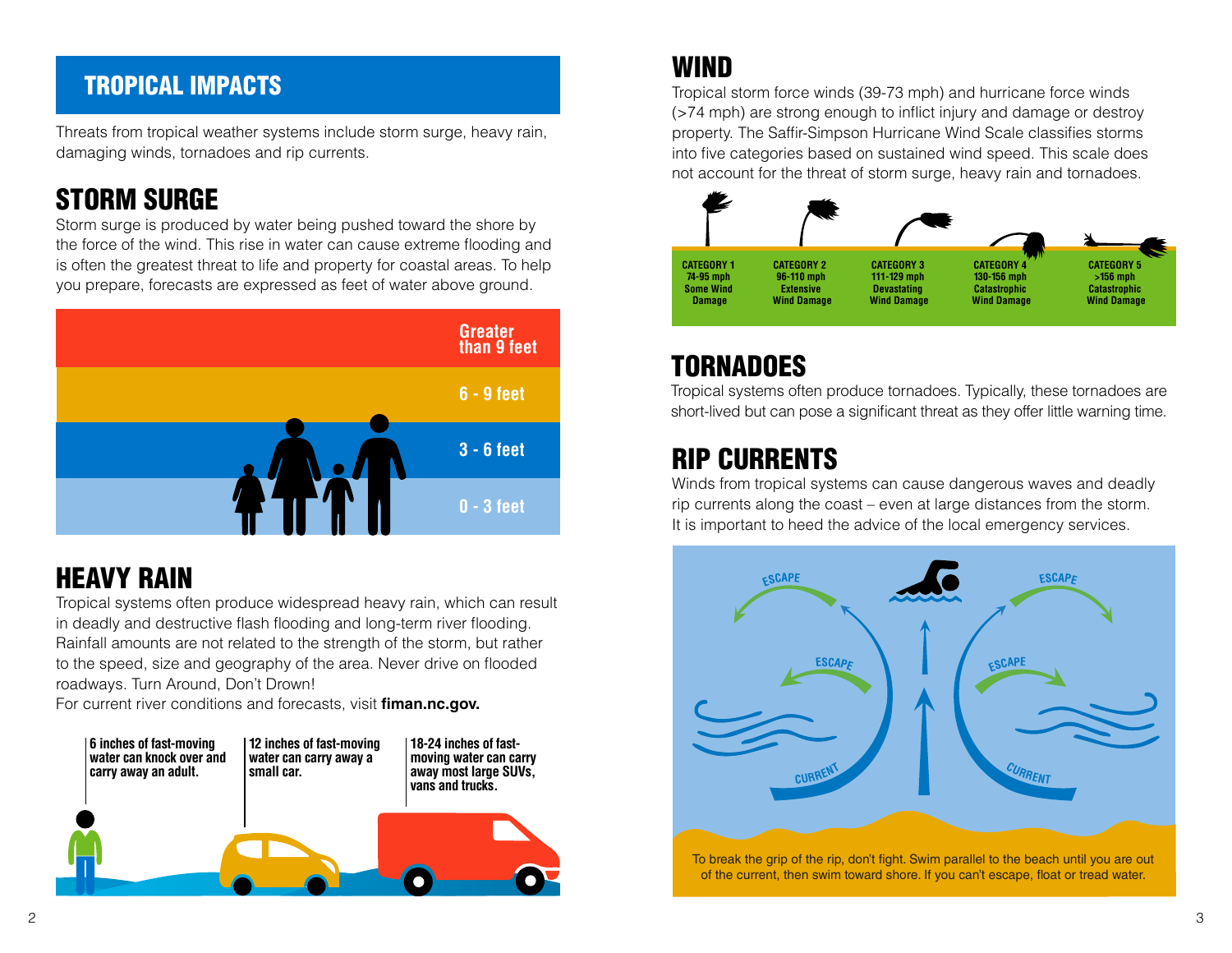# STAYING SAFE AT HOME

If you choose to remain at home, ensure you are prepared to be selfsufficient for several days. Stay tuned to local media for emergency information and remain alert of changing weather conditions. If the eye of the storm passes over your area, be aware that severe conditions will quickly return.

Never run a generator inside your home or garage. Carbon monoxide fumes can build up and become deadly. Plug appliances directly into the generator. If you smell gas, leave your home immediately and call your utility provider.

During an outage, do not open refrigerators or freezers unless absolutely necessary. Cold air can escape, allowing food to thaw more quickly.



# EVACUATE/SHELTER SAFELY

Monitor **ReadyNC.org** for the latest information. If you are asked to evacuate, promptly heed instructions from local officials.

- Know your evacuation destination and be aware of available shelters. Notify family and friends of your plans.
- If there is time to do so safely, turn off gas, electricity and water. Unplug appliances before leaving.
- Take your emergency supply kit with you. Bring extra cash, medications and important documents when you evacuate.
- Remember, specialty items (infant formula, diapers, specific dietary foods, durable medical equipment and some medical supplies) may not be available at emergency shelters.
- Not all shelters are pet friendly, so double-check before bringing your animals.
- Keep your cell phone charged and calls brief to minimize network congestion.
- After the storm, be patient and listen to local officials for instructions on returning home. Reentry into communities may be initially limited to first responders and residents.

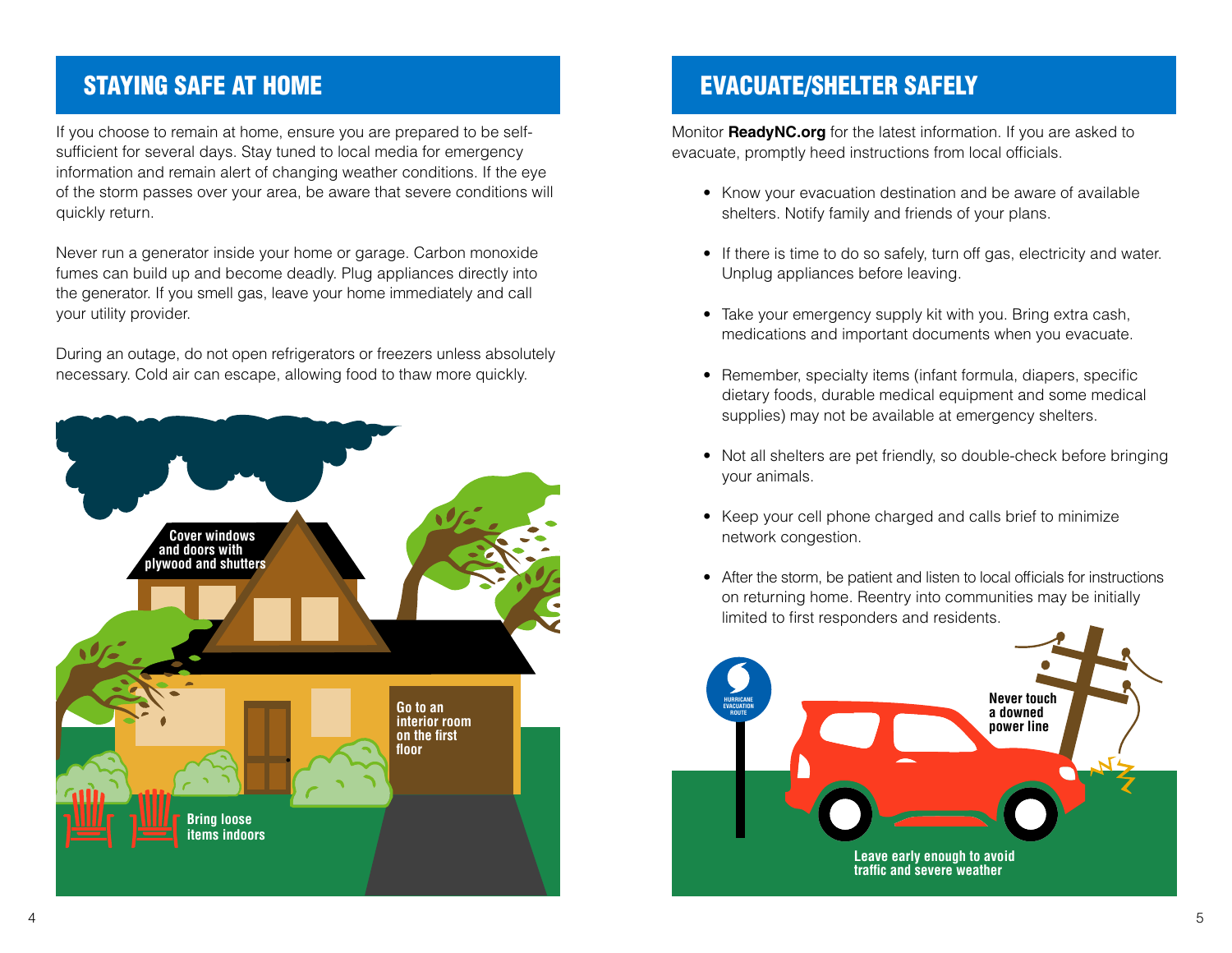# GET FLOOD INSURANCE

- Homeowners and renters insurance do not typically cover flood damage.
- Without flood insurance, most residents have to pay out of pocket or take out loans to repair and replace damaged items. With flood insurance, you're able to recover much faster.
- Many flood insurance claims come from outside of high-risk flood areas. Find your flood risk: **flood.nc.gov**.
- 1" of water damage could lead to \$25,000 or more in cleanup and repairs.
- The cost of flood insurance is small compared to the cost of flood damage (\$69,000 average flood insurance claim).
- Most flood insurance comes through the National Flood Insurance Program (NFIP) - but you must purchase it through an insurance agent or company. Talk to your insurance agent today or visit **floodsmart.gov** to find an agent in your area.



# INSURANCE TIPS



• A separate policy for flooding is likely necessary, regardless if you own or rent. Remember that new flood insurance policies often require a 30-day waiting period.



• Create a home inventory by documenting the estimated value, date of purchase and brand name/description of the valuable items in your home, including furniture, electronics and jewelry.

• Ensure you have enough homeowner's insurance to repair or replace your home, car or boat. Know your policy's deductibles and the procedures to take when property is damaged or destroyed.

### **If you have storm damage:**



- Contact your insurance agent as soon as possible to arrange a visit. Be patient as insurance companies are likely handling a very large volume of requests.
- Before making repairs to your home, take photographs and prepare a detailed inventory of all damaged property.
- Make only those repairs necessary to prevent further damage. Do not make permanent repairs without first consulting your agent. Unauthorized repairs may not be reimbursed.
- Save receipts for materials purchased for temporary repairs.
- Before renting temporary shelter, check with your insurance company or agent to determine what expenses will be reimbursed.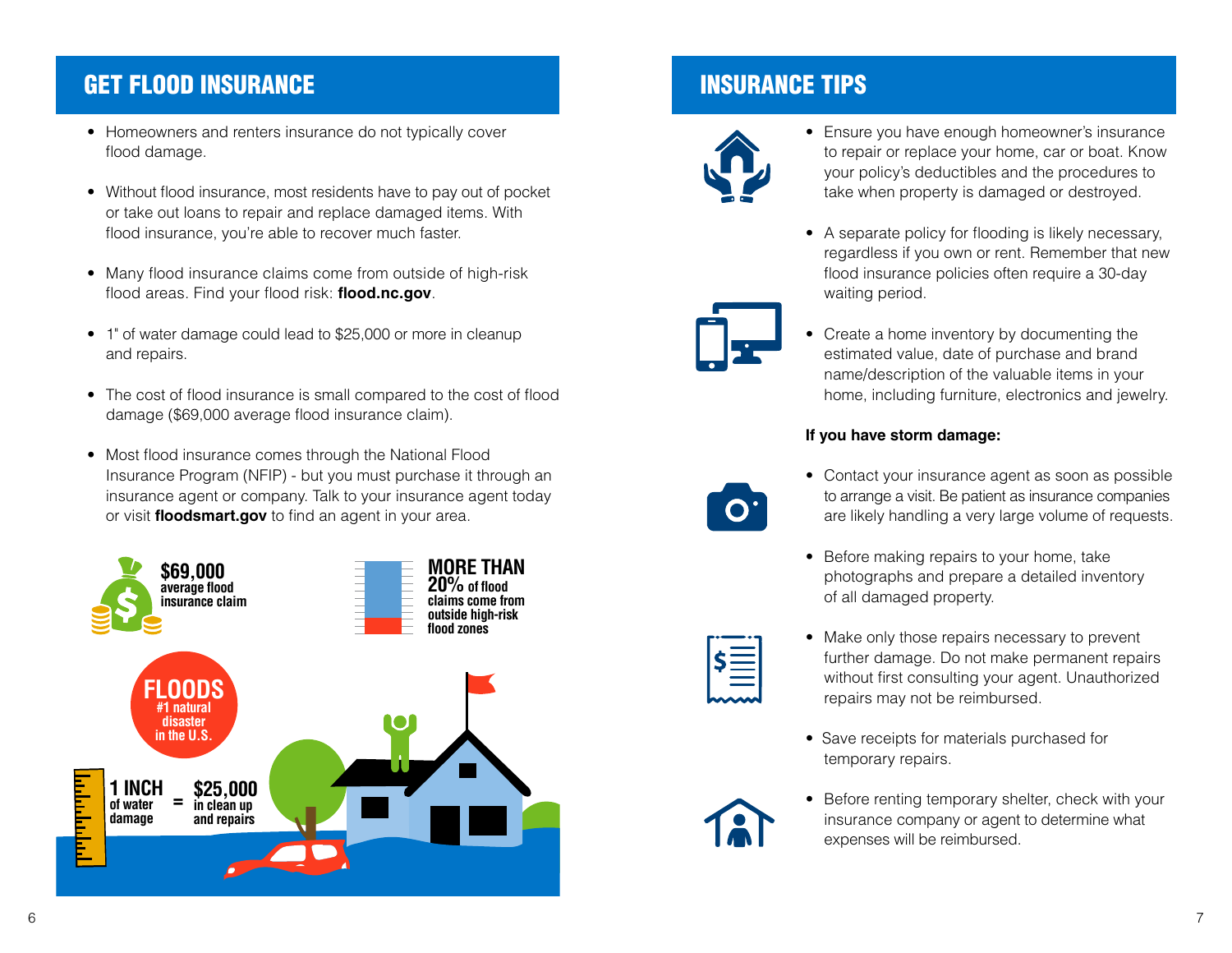# RETURNING HOME

Some areas may be inaccessible following a disaster, even if evacuation orders are no longer in place.



### **Follow Directions**

Local and state officials will determine when it's safe to return home and can advise on the safest routes. A staged reentry process may be used to facilitate a safe and orderly return allowing the recovery process to begin. Watch your local government's website or social media channels for reentry instructions after an evacuation.



### **Watch Out**

Avoid walking or driving through flood waters, which may hide hazards. Never drive through flood waters or around barricades as streets and bridges may be washed out.



### **Inspect Carefully**

Once you return, walk around the outside to check for loose power lines (but do not touch), gas leaks and structural damage. If you smell gas or if there is structural damage, do not enter until local officials have declared it safe. If clearing debris, be careful not to block roadways, fire hydrants and utility boxes. Local officials will provide information on how to properly dispose of debris.

### **Disposing of Storm Debris**

Separate debris into separate piles: limbs/brush, household trash and other materials (construction debris). Place debris at curb for trash pickup, or haul waste to a permitted landfill. Limit open burning and never burn trash, lumber, tires, plastics and other man-made materials.

### **Drinking Water Safety**

8 9 your well has been disinfected and your water has been tested.Following a storm, drinking water can become contaminated and may cause illness. Listen for public announcements about the safety of the public water supply. If you are on well water and extensive flooding has occurred near your home, do not drink the water and do not turn on the electricity to your pump until flood waters recede. Use bottled water until

# HELPING OTHERS

Generosity of the public in the wake of disasters helps affected communities in their recovery. However, the surge of donated items can quickly exceed the needs of the affected communities and overwhelm organizations who sort through the donations. Following a disaster, you may be asked to refrain from donating unsolicited goods while agencies provide immediate services and until survivors' needs are accurately identified.



### **Donate Cash**

If you are not affected by the disaster, the most effective way to support disaster survivors' recovery is to make tax-deductible financial donations to trusted, charitable organizations. This gives them the ability to purchase, or provide vouchers for, what survivors actually need. In addition, when these organizations or survivors purchase goods or services locally, they pump money back into the local economy, helping businesses recover faster.



### **Donate through Trusted Organizations**

If you donate goods, only donate to reputable organizations to ensure your financial contribution is used responsibly. The North Carolina Voluntary Organizations Active in Disaster (VOAD) website provides a list of vetted disaster relief organizations providing services to survivors in North Carolina.



### **Register before Volunteering**

Check with local organizations for information about where volunteers are needed. Until volunteers are specifically requested, stay away from disaster areas. When unaffiliated volunteers self-deploy, it can create additional burdens on communities where resources for food and shelter are scarce. Potential volunteers are asked to register with **nc.gov/volunteer** or with a voluntary or charitable organization of their choice.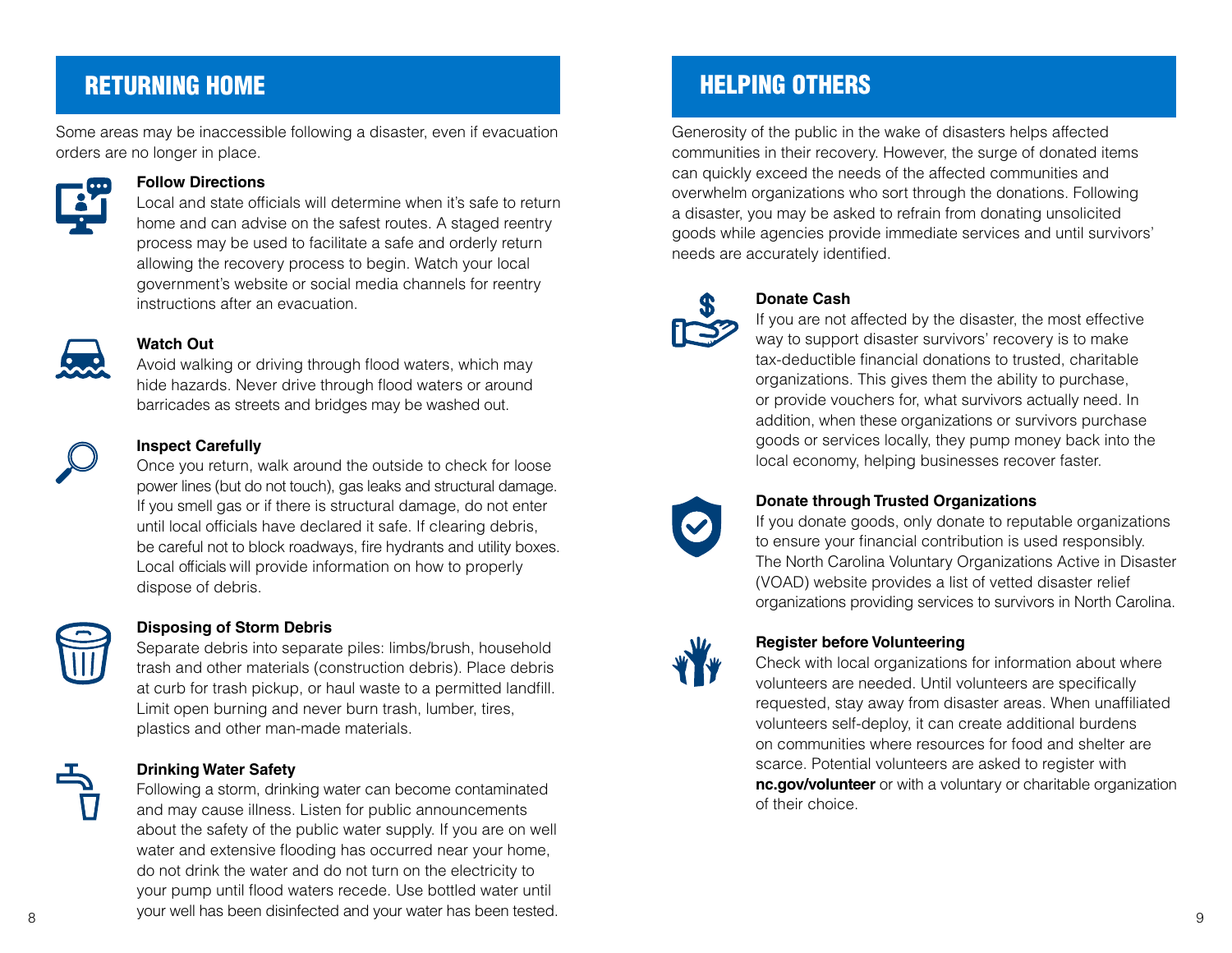# SEEKING DISASTER ASSISTANCE

If you are a homeowner or renter whose home has been damaged in the storm, resources are available to help you recover. Assistance may come from any number of organizations, including those relying on volunteers. These organizations provide food, shelter, supplies and assist with cleanup efforts.



### **NC 2-1-1**

An information and referral service, NC 2-1-1 is a public information portal for residents to obtain real-time communications and resources related to the disaster. **NC211.org**



### **Federal Emergency Management Agency (FEMA)**

In severe disasters, FEMA may provide support to individuals and families with temporary housing, counseling and other assistance. FEMA grants may help you make basic repairs so your home is safe, sanitary and secure. FEMA will provide information through the media and community outreach about federal assistance and how to apply. **disasterassistance.gov**



### **U.S. Small Business Administration (SBA)**

In times of disaster, the SBA offers low-interest loans for businesses, homeowners and renters. There's no obligation to accept a loan, but you may miss out on the largest source of federal disaster recovery funds if you do not submit an application.

**disasterloan.sba.gov**



### **Fraud Alert**

Survivors should be aware of fraud and scams and report any suspicious activity or potential fraud from scam artists, identity thieves and other criminals.

# POTENTIAL SHELTERING & HOUSING SOLUTIONS

If a federal disaster declaration is declared and federal assistance for individuals becomes available, survivors who sustain damage to their primary residences may be eligible for one or more of the following FEMA housing solutions:



**Rental Assistance:** Offers temporary financial help so disaster survivors have somewhere to live while they make plans for permanent housing.

**Who may be eligible?** A homeowner or renter whose primary residence is determined to be uninhabitable after a

FEMA inspection, who has housing needs not covered by insurance and who needs to relocate while repairs are under way.



**Transitional Sheltering Assistance: Pays room and tax** costs at participating hotels for disaster survivors. **Who may be eligible?** A survivor whose primary home is uninhabitable or inaccessible due to the disaster and who has housing needs not covered by insurance. Survivors do not need to wait for FEMA housing inspection to be considered eligible.



**Home Repairs:** Helps disaster survivors make basic repairs so that their homes are safe, sanitary and functional. **Who may be eligible?** A homeowner whose primary residence is found to be uninhabitable after a FEMA

inspection and who has a housing need not covered by insurance.



**Direct Temporary Housing: Provides temporary** travel trailers or manufactured housing units to eligible survivors.

**Who may be eligible?** Trailers and manufactured housing units are a temporary solution for survivors whose primary home is uninhabitable, have uninsured housing needs and have no other practical temporary housing options available within a reasonable commuting distance from their primary residence. Renters whose pre-disaster rental is determined to have major damage or is destroyed may also be eligible.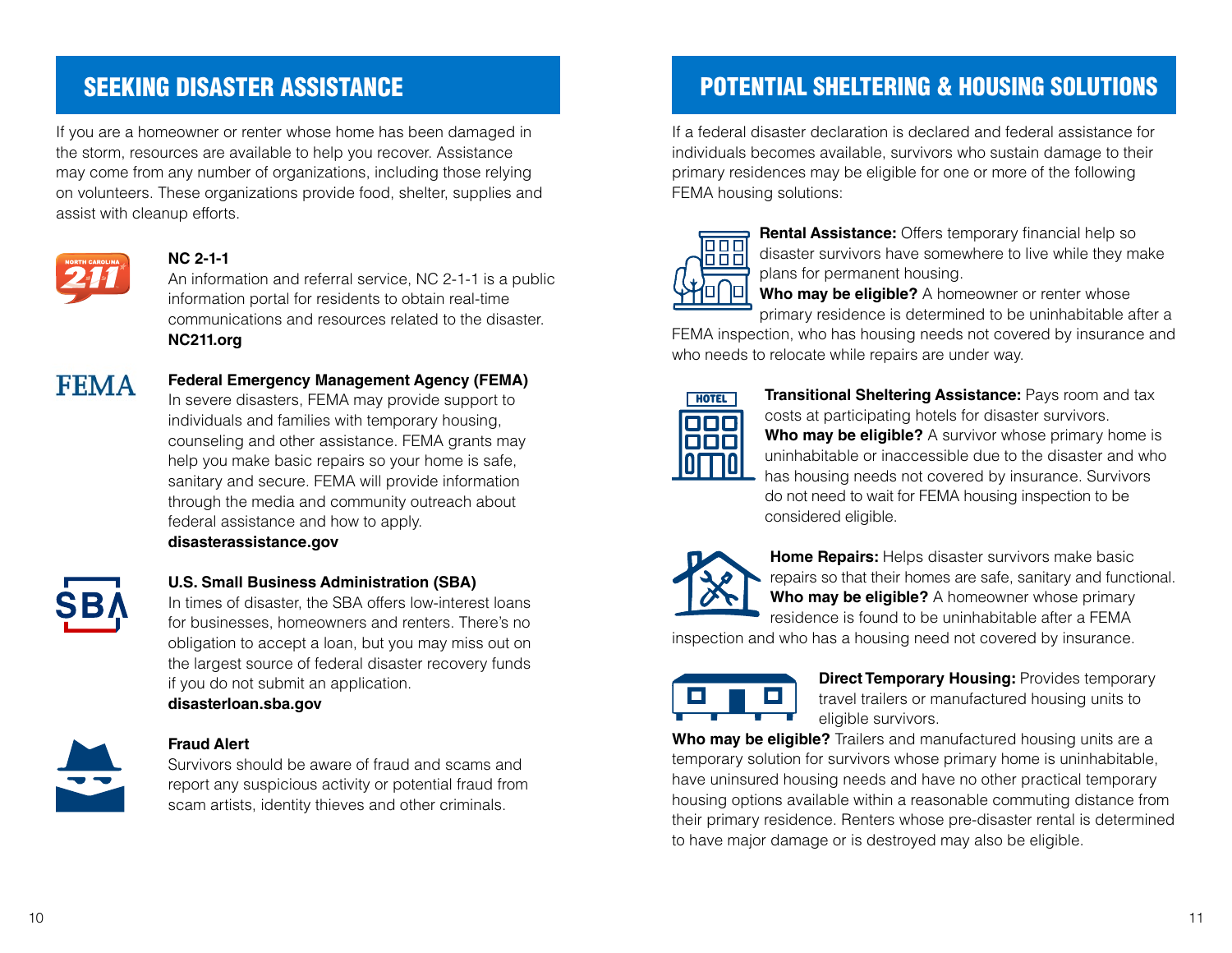## DISASTER PREP FOR SMALL BUSINESSES

• **Make a business continuity/recovery plan.** Websites such as the Carolina Small Business Development Fund and Small Business Administration (SBA) offer helpful guides and checklists to get started.

### **carolinasmallbusiness.org**

- **Review your business-related insurance policies** to ensure adequate coverage. If you lease your space, review your lease to make sure the building owner has adequate coverage.
- **Gather important business documents** including your insurance policy and agent information. Back up electronic files to a cloud-based server or copy to a USB flash drive.
- **Secure all office equipment** including cell phones, chargers, laptops and USB flash drives. Take pictures of inventory.
- **Collect contact information for your utility providers** to quickly report disruptions and outages.
- **Maintain updated contact information for all employees** to check their safety and communicate about the status of business operations.
- **Provide regular "out of office" updates** to your business phone and/or email to share information on business operations among staff and customers.
- **Review incoming and outgoing shipments** and make alternative arrangements if necessary.
- **Remember rumors are common after a disaster.** This can lead people to delay their own recovery plans. Be proactive, patient and persistent in pursuing your recovery.

### RECOVERY RESOURCES FOR SMALL BUSINESSES

**Carolina Small Business Development Fund** *carolinasmallbusiness.org*

**Business Link North Carolina (BLNC)** 800.228.8443 (Se Habla Espanol)

**Small Business and Technology Development Center (SBTDC) Business Counseling Assistance** *sbtdc.org* 800.228.8443

> **Disaster Unemployment Assistance** *des.nc.gov*

**NC Rural Center's Thread Capital Rapid Recovery Loan** *threadcap.org/disaster-recovery*

**NC Department of Administration (DOA) Office of Historically Underutilized Businesses (HUB)** *ncadmin.nc.gov/businesses/hub/hub-certification*

### **Small Business Administration (SBA) Resources** Disaster loan: *disasterloan.sba.gov*  Business guide: *sba.gov/business-guide*

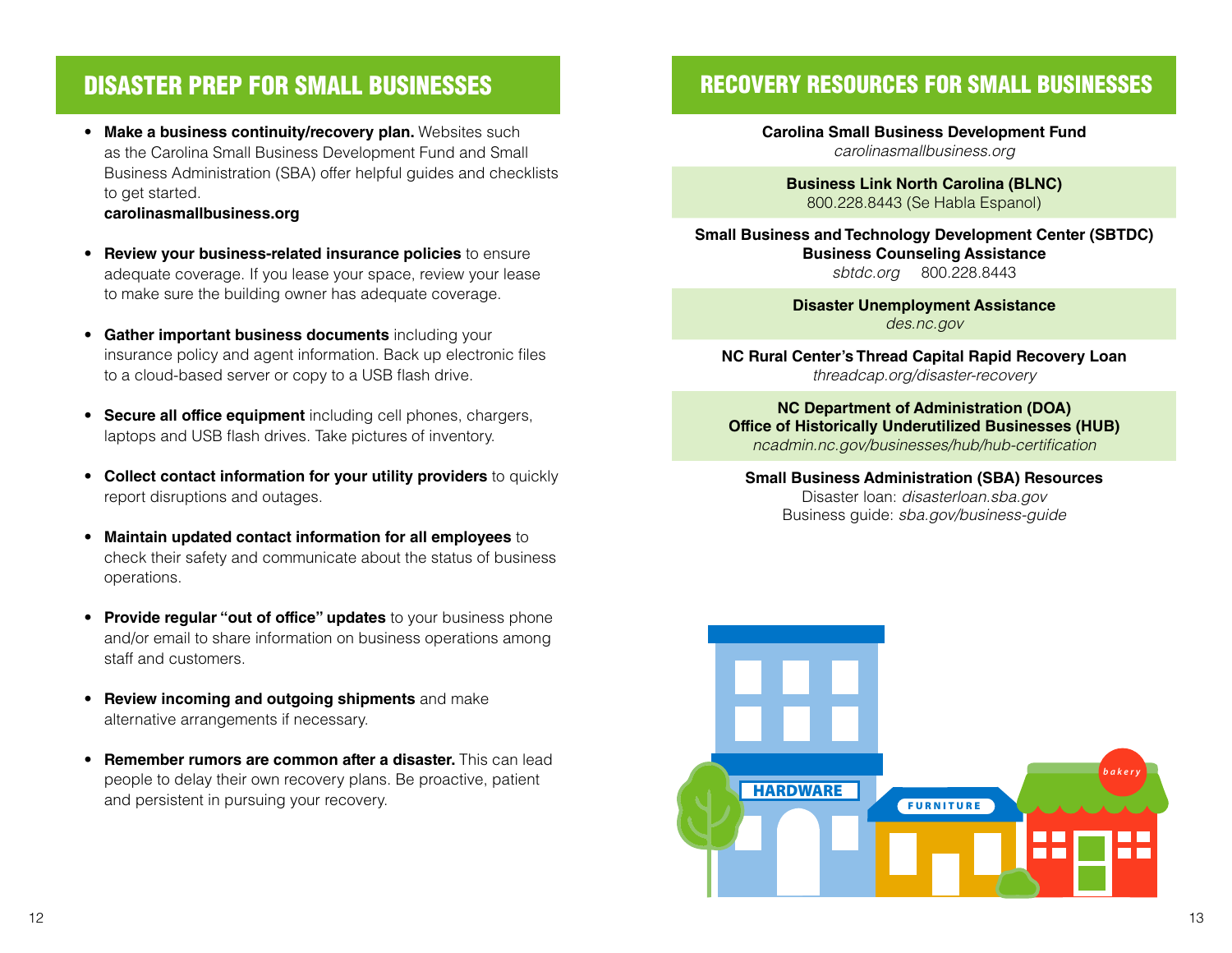### STEPS TO BUSINESS RECOVERY STEPS TO BUSINESS RECOVERY

**Talk with a Confidential Business Counselor** One-on-one counseling assistance is provided by the SBTDC or Small Business Center Network (SBCN). **Counselors** can help assess financial impact, reconstruct financial statements, evaluate options with creditors, prepare loan applications and more. **800.228.8443 STEP 5 Apply for a Business Recovery Loan** Options include: **NC Rural Center's Thread Capital Rapid Recovery Loan** (supports small businesses/ family farms) **threadcap.org U.S. SBA Disaster Loan** (low interest loans for homeowners, renters, businesses and nonprofits) **disasterloan. sba.gov STEP 6 Consider Unemployment Claims & Benefits** If you're not eligible for unemployment insurance, you may be eligible for Disaster Unemployment Assistance (DUA). DUA provides temporary payments to those in federally declared disasters whose employment has been lost or interrupted. **Business** owners that are self-employed, farmers or commercial fishermen who are unemployed as a direct result may be eligible. **des.nc.gov STEP 7 Utilize the**  The NC Office of qualified vendors. This resource provides

### **NC DOA HUB Database**

Department of Administration **Historically** Underutilized Businesses (HUB) database offers information for those seeking

> opportunities to both serve as or procure the services of a contractor and is widely used to locate historically underutilized businesses for goods, services and construction.

14 and the contract of the contract of the contract of the contract of the contract of the contract of the contract of the contract of the contract of the contract of the contract of the contract of the contract of the con

**Contact your Insurance Carrier and File Your**

ensure that your lease owner has contacted their insurance carrier. Take pictures of the damage.

**STEP 1**

### **Register with FEMA**

Once a federal disaster declaration has been made for your area, contact FEMA to report any loss. FEMA will take your information and provide you with a registration number.

**disaster assistance.gov**

**STEP 2**

**Contact Business Link North Carolina (BLNC)**

BLNC staff will connect your business to the appropriate organization for assistance. All inquiries will receive a response from a confidential business counselor within two

business days.

**STEP 3**

**800.228.8443**

**Visit the Business Recovery Website**

The Small Business and **Technology** Development Center (SBTDC) will provide updates on disaster declarations and services available to businesses.

**SBTDC.org**

**STEP 4**

# **STEP 8**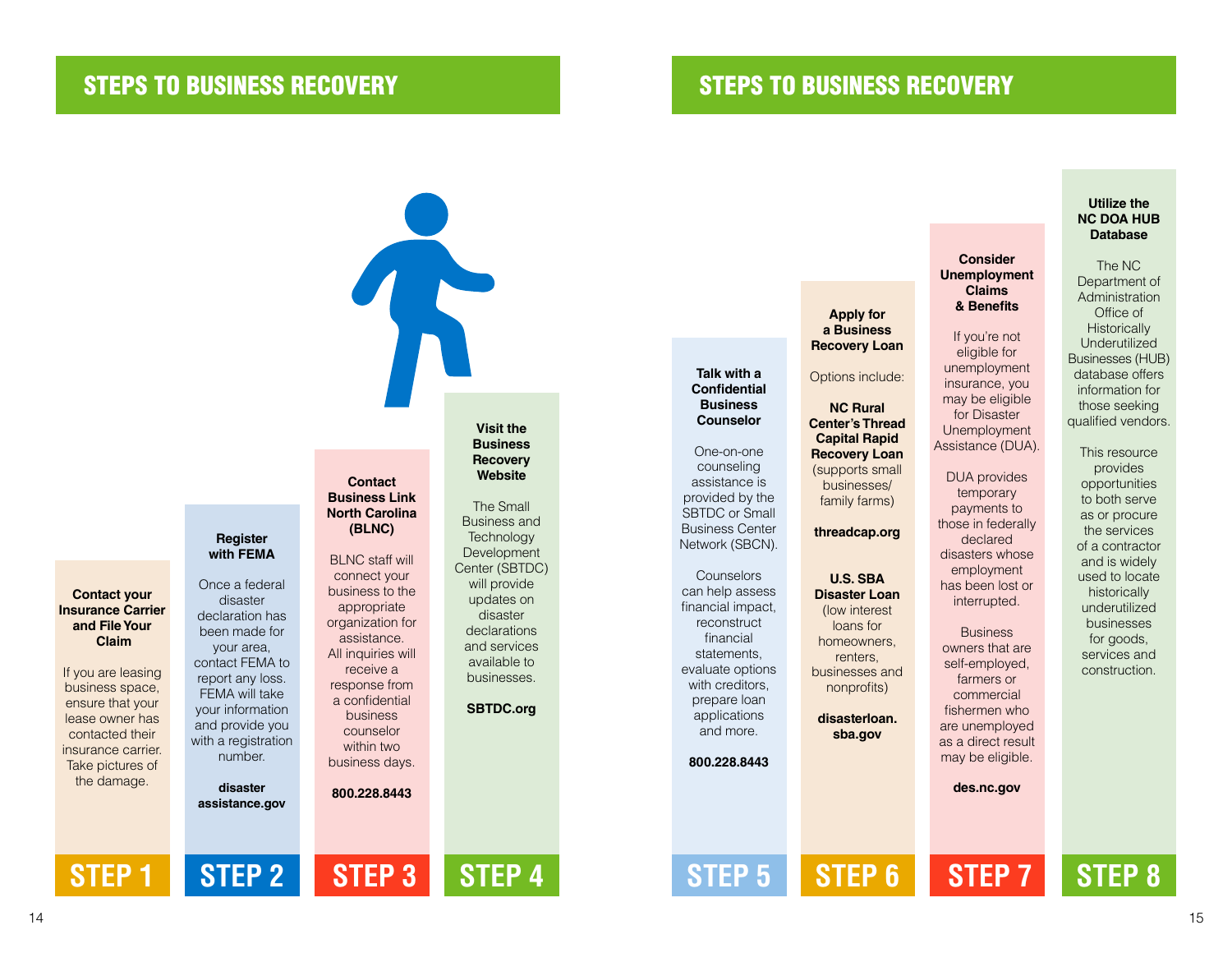# DISASTER RECOVERY FOR FARMERS

When disaster strikes, knowing how to find needed resources in a timely manner is crucial to a farmer's continuity of operations and ability to fully recover. The following steps can speed the recovery process:

• **Document**

Insurance companies, FEMA, Farm Service Agency (FSA) and other agencies from which you may qualify for assistance will require documentation of damages following a disaster. Be sure you have receipts for all business purchases. Take photos of damage and provide written documentation before clean-up or repair begins.

### • **Assess Operating Needs**

Whether you raise livestock and need to assess waste management and feed supply status, or you raise crops and grain-bin ventilation has stopped, situational awareness will be crucial to your continuity of operations. For production issues that require immediate remedy, contact your county Cooperative Extension agent or the North Carolina Department of Agriculture & Consumer Services (NCDA&CS).

### • **Contact Appropriate Agencies Immediately**

Each assistance program has a deadline, some of which come very quickly following a disaster. NCDA&CS and Cooperative Extension personnel can help keep you informed of any state level assistance programs for which you may qualify.



## RECOVERY RESOURCES FOR FARMERS

**NC Department of Agriculture & Consumer Services (NCDA&CS)** *ncagr.gov*

**NC Cooperative Extension (County Centers)** *ces.ncsu.edu/local-county-center*

> **Farm Service Agency (FSA)** *fsa.usda.gov*

**Small Business Administration (SBA) Resources** *disasterloan.sba.gov*

**Extension Disaster Education Network (EDEN)** *eden.lsu.edu*

**US Department of Agriculture (USDA)** *farmers.gov/recover*

**USDA Discovery Tool** *newfarmers.usda.gov/discovery*

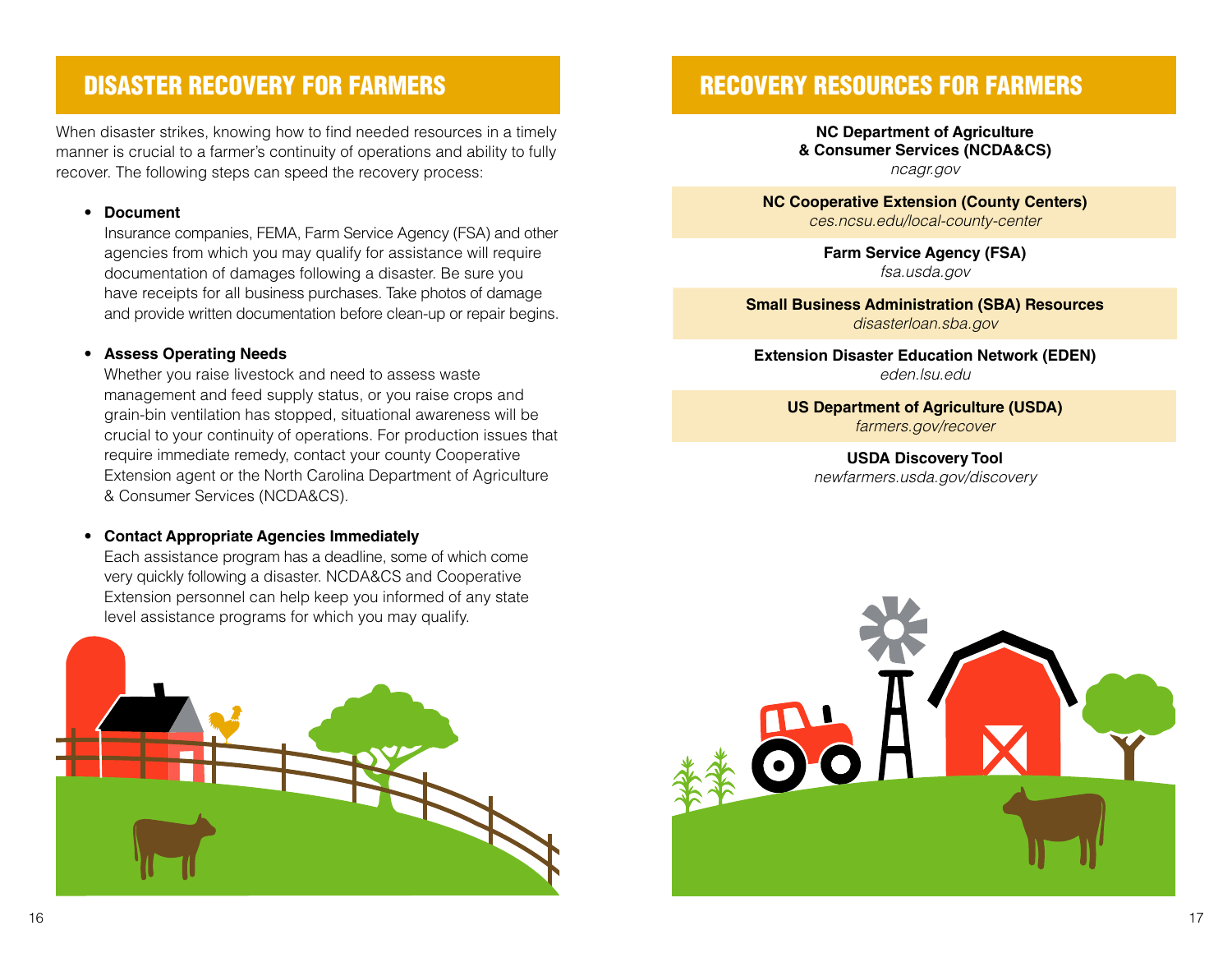- Put your most important identification and medical records (including prescriptions) into a digital format for safekeeping and quicker movement. Paper documents can easily become misplaced or damaged during a disaster.
- Put your name and contact information on your equipment in case it becomes separated during evacuation and sheltering.
- Have your plan ready and share it with your personal support network. Don't delay if you decide to evacuate in order to reach your destination safely ahead of a storm.
- Consider additional items that may be needed including batteries for hearing aids and other assistive devices, extra oxygen tanks, electrical backups for medical equipment or special food requirements.
- If you undergo routine treatments at a clinic or at home, talk to your provider about their emergency plans. Work with them to identify back-up service providers to where you might evacuate (oxygen delivery, dialysis, home health care).
- If you have a service animal, pack emergency supplies for them, including food and extra water.
- Sign up to receive emergency alerts in your area so you will be notified of hazardous weather and local instructions.



# ACCESS & FUNCTIONAL NEEDS TRUSTED SOURCES OF INFORMATION

**North Carolina Department of Public Safety (NCDPS)** *ncdps.gov* **O**NCPublicSafety **D**NCPublicSafety

**North Carolina Emergency Management (NCEM)** *ncdps.gov/ncem readyNC.org* **O**NCEmergency **O**NCEmergency

**NC Flood Inundation Mapping and Alert Network (FIMAN)** *fiman.nc.gov*

**North Carolina Department of Transportation (NCDOT)** *drivenc.gov* **ANCDOT ONCDOT** 

**North Carolina State Highway Patrol (NCSHP)** *ncdps.gov/shp*  NCHighwayPatrol **ONCSHP** 

**North Carolina 2-1-1** *nc211.org* **C**NC211 **D**NC\_211

**Federal Emergency Management Agency (FEMA)** *fema.gov ready.gov* **O**FEMARegion4

**National Hurricane Center** *hurricanes.gov* **O**NWSNHC **ONHC\_Atlantic** 

### **NWS Morristown**

*weather.gov/mrx* NWSMorristown **O** NWSMorristown

**NWS Greenville-Spartanburg** *weather.gov/gsp* **O**NWSGSP **O**NWSGSP

**NWS Blacksburg** *weather.gov/rnk* **C**NWSBlacksburg **O**NWSBlacksburg

**NWS Raleigh** *weather.gov/rah* **A**NWSRaleigh **O**NWSRaleigh

**NWS Wilmington** *weather.gov/ilm* NWSWilmingtonNC NWSWilmingtonNC

**NWS Newport/Morehead City** *weather.gov/mhx* **O**NWSMoreheadCity

**O** NWSMoreheadCity

**NWS Wakefield**

*weather.gov/akq* NWSWakefieldVA **O**NWSWakefieldVA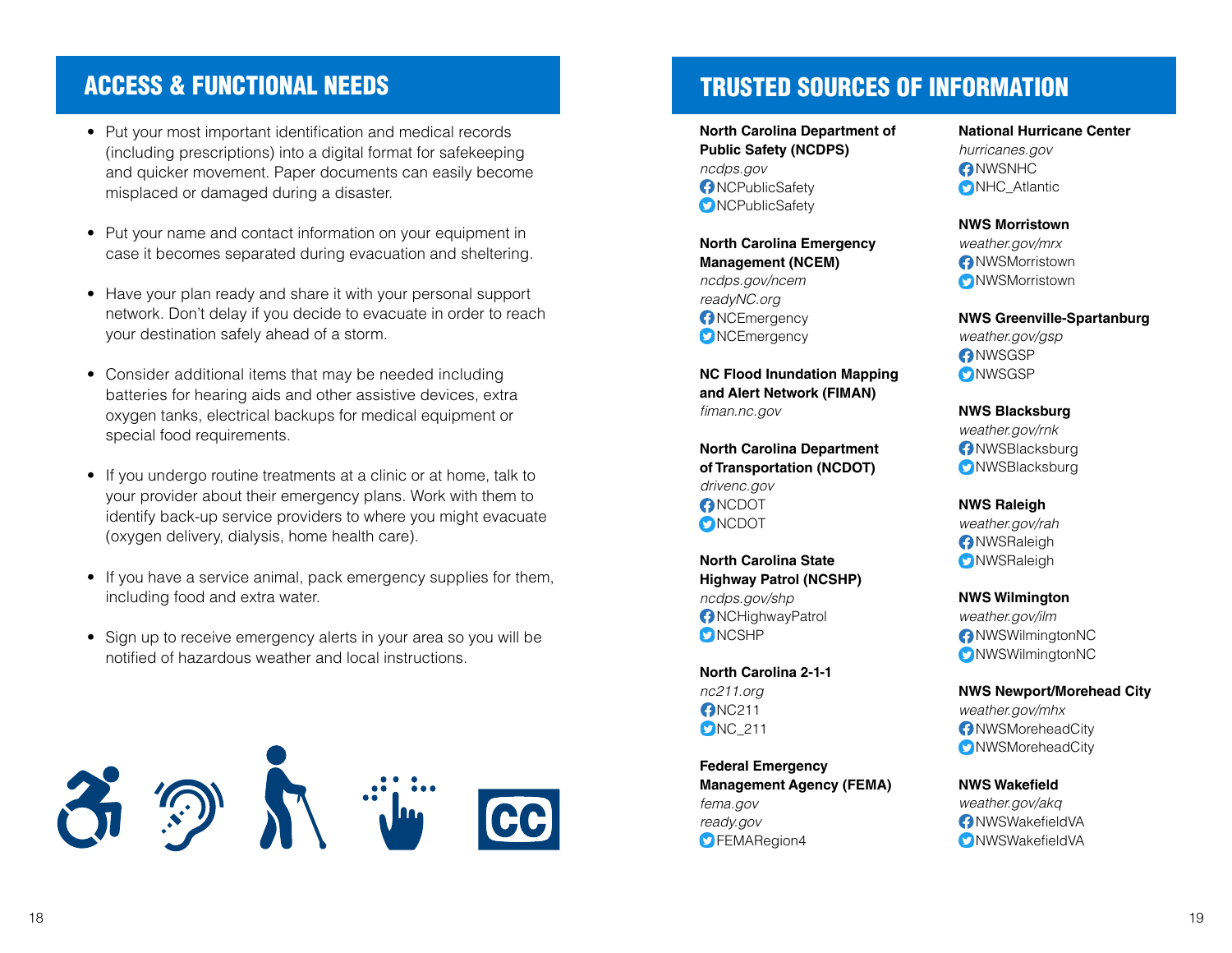It's never too early to prepare! Use the space below to identify contact information specific to your family that may be needed during disasters.

 $\overline{a}$ 

# MAKING PREP PERSONAL BUILD YOUR EMERGENCY SUPPLIES KIT

The best time to assemble your emergency supply kit is before a disaster. Develop a Family Emergency Plan since your family may not be together when disaster strikes. Visit ReadyNC.org to download the Family Emergency Plan.







Blanket or sleeping bag